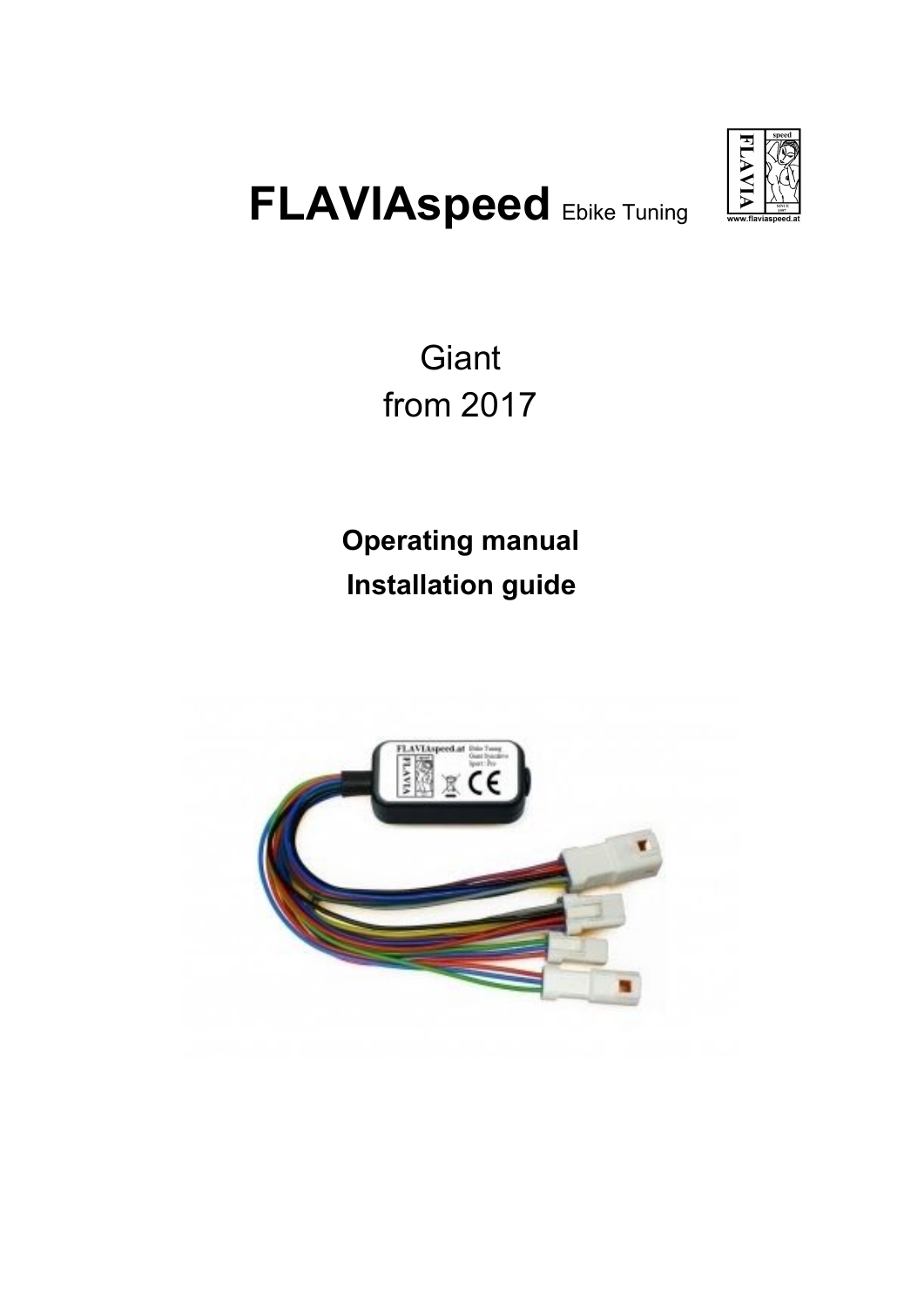

Read these instructions completely before using the device, keep the instructions and passt them on when handing over the device to other persons!

## **Product Features**

The device offers the following functions after installation in eBikes with Giant Syncdrive Sport or Pro drive system (25km/ h):

- Speed limit adjustable from 25 to 99 km/ h via handlebar control buttons
- Adjustable dynamic mode with reduced "wall effect"
- Correct display of speed and distance
- Correct total distance after removal of the tuning module
- Wheel circumference adjustable with handlebar control buttons.

All settings are made via the operating unit on the eBike. No smartphone or notebook is required.

The module is internally protected from splash water by a protective coating of the entire electronics.

#### **Intended Use**

The device is only suitable for installation in model year 2017 and 2018 eBikes with Giant Syncdrive Sport or Pro drive system in conjunction with EVO or CHARGE display.





Remote from 2017 Remote until 2016



Display EVO Display CHARGE

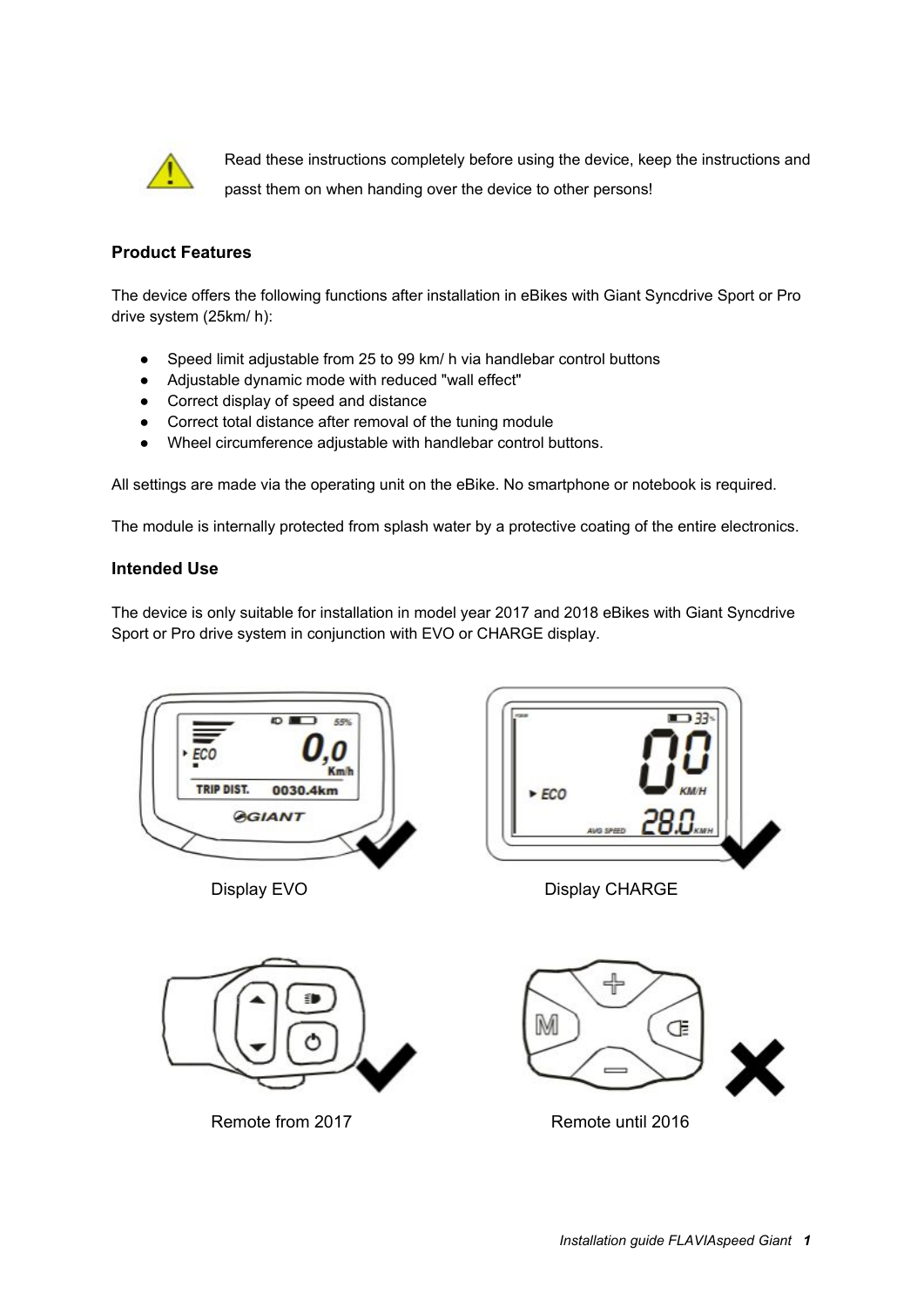## **Legal and Safety Notes / Product Liability**

- **● Operation of the eBike in public traffic is no longer permitted after installation of the module. The use is only allowed on private areas or designated test and race tracks.**
- **● Damage caused in conjunction with the operation of the eBike will no longer be covered by private liability insurance after installation.**
- **● Liability and warranty claims against the dealer or manufacturer of the eBike expire or are constricted.**
- **● The eBike is subject to higher mechanical stress when operating at higher speed for which it is not designed. This results in additional safety risks**
- **● The installation and operation of the module is at your own risk. The manufacturer accepts no liability for damage that is connected with the operation of the device.**
- **● Please inform yourself about possible further technical and legal consequences before installing the device.**

## **Technical Data**

Housing dimensions: 43mm x 22mm x 11 mm Cable length: approx. 140mm Weight: 0,025kg Power consumption: 0,2W Supply voltage: 5VDC.

## **Installation (Example: Giant Full E-0+ 0 Pro)**

Required tools:

- Torx TX20 / TX25 / TX30 keys
- Allen key 6mm
- ISIS crank puller
- Lock ring tool for Giant / Yamaha PW-X
- Chain whip tool (optional).

#### **Procedure:**

- 1. Remove battery.
- 2. Remove both cranks with Allen key 6mm and crank puller.

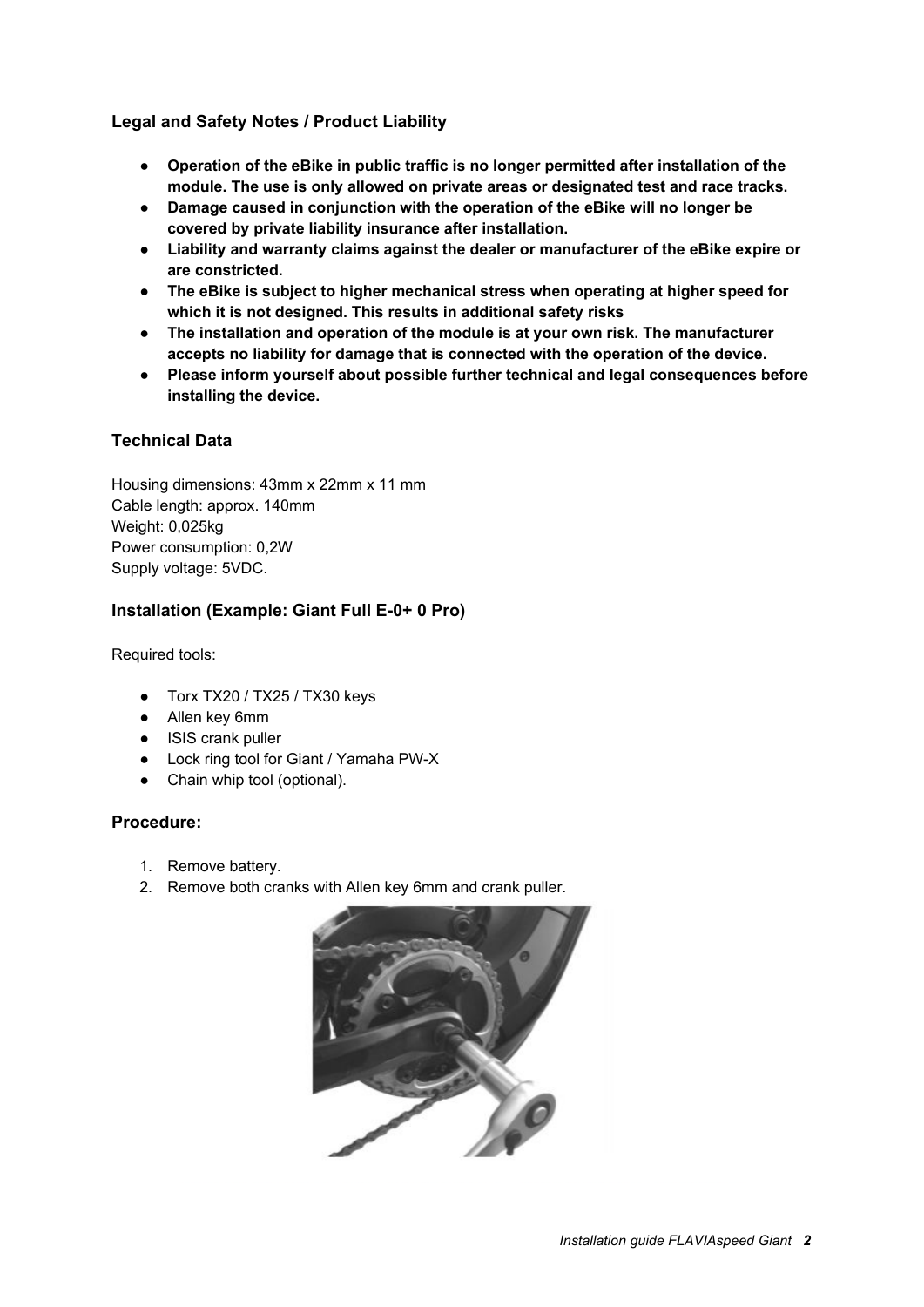3. Remove lock ring from the chain ring with special tool. Attention: left-hand thread! Remove chain ring.



4. Remove screws (1) on the battery holder.



5. Remove screws (2) and left motor cover.

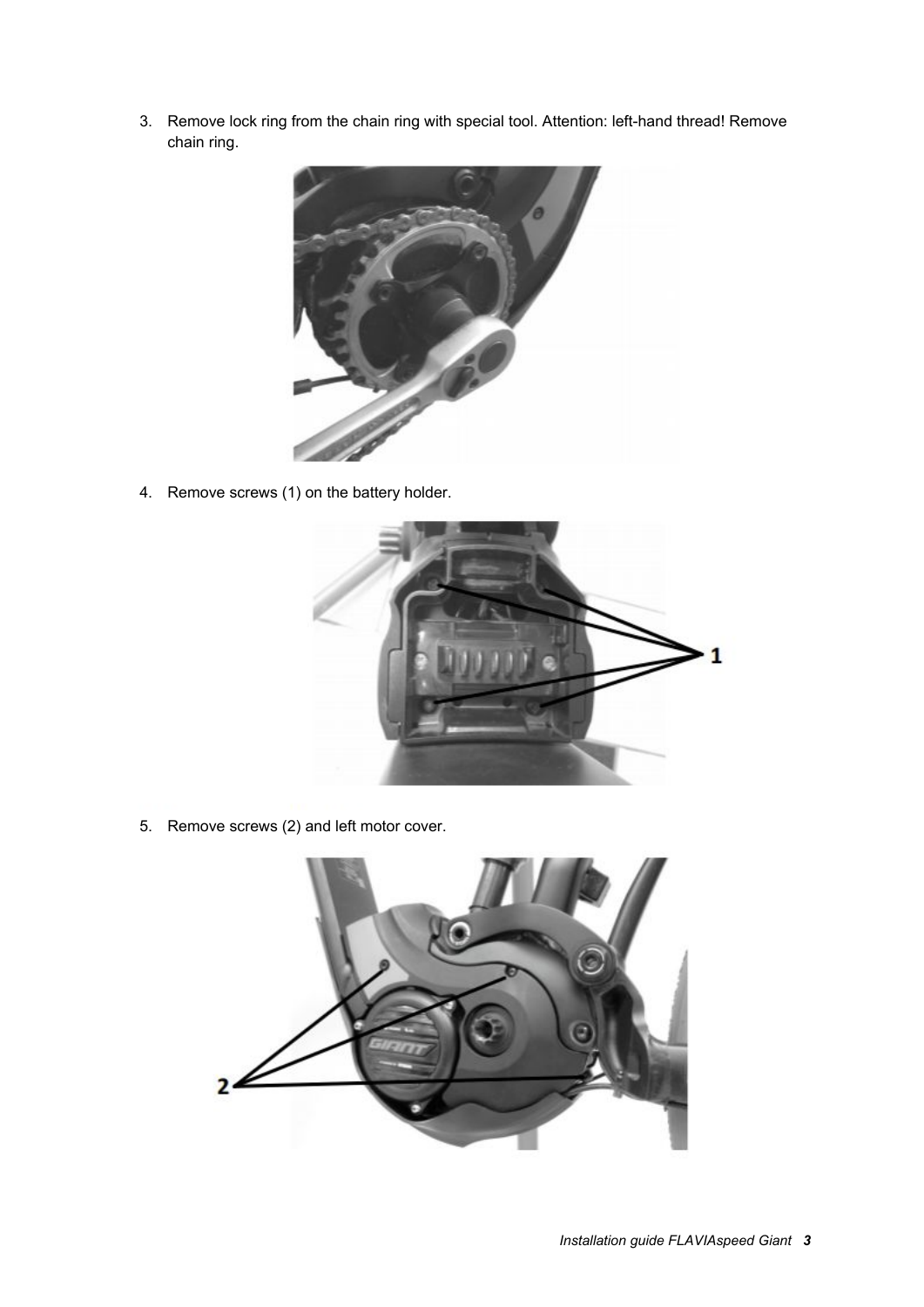6. Unscrew screws (3) and remove skid plate. Then remove the right motor cover by loosening the screws (4).



7. Remove the motor mounting screws on the right (5).



8. Remove the left front motor mounting bolt (6) and loosen the rear (7).

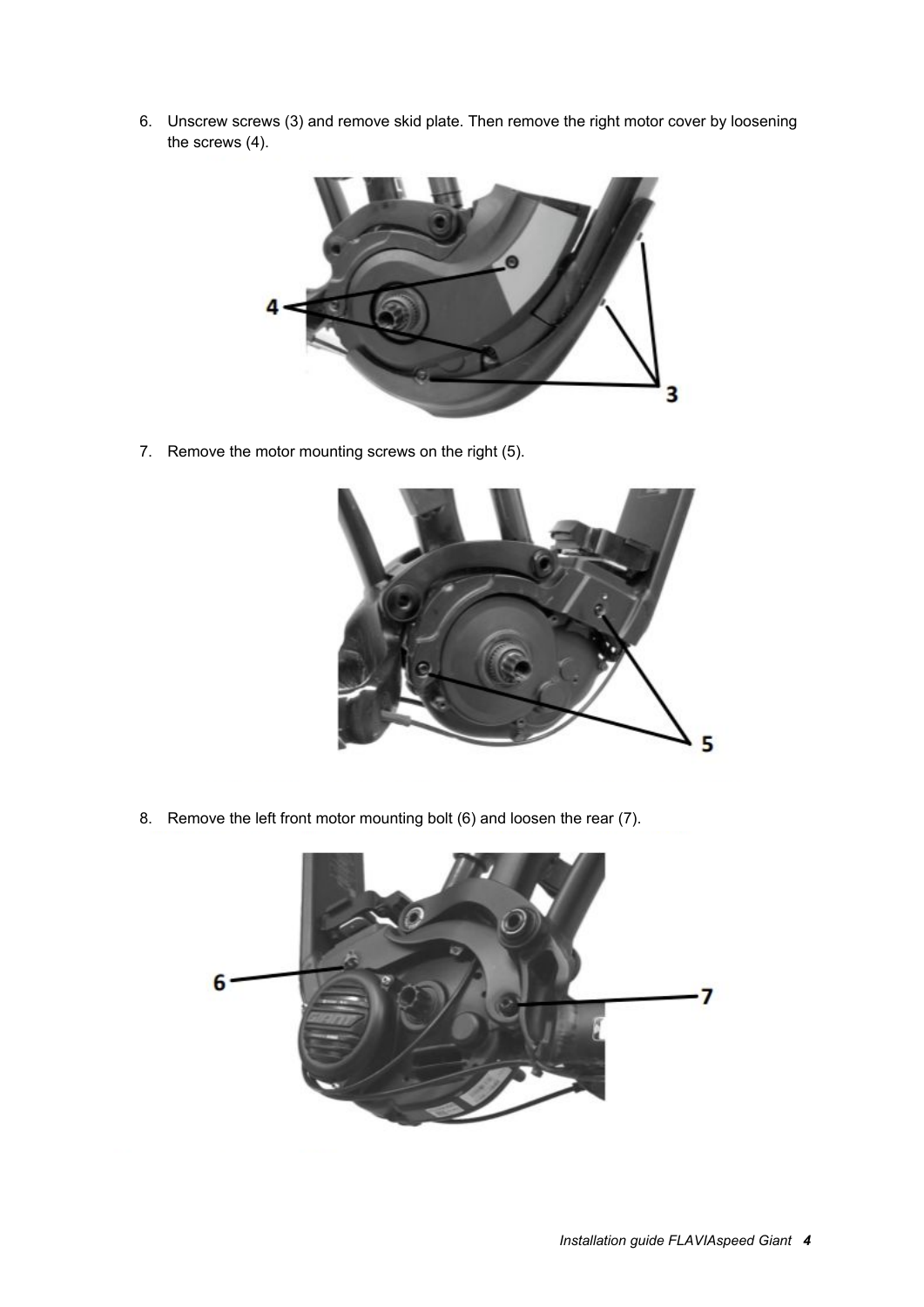9. Lower the motor as shown.



10. Remove the cables from the down tube and disconnect the white 8-pin connector to the display and the white 3-pin connector to the speed sensor.



11. Plug in the tuning module as shown.



12. Insert the battery and carry out the initialization, see separate point setup.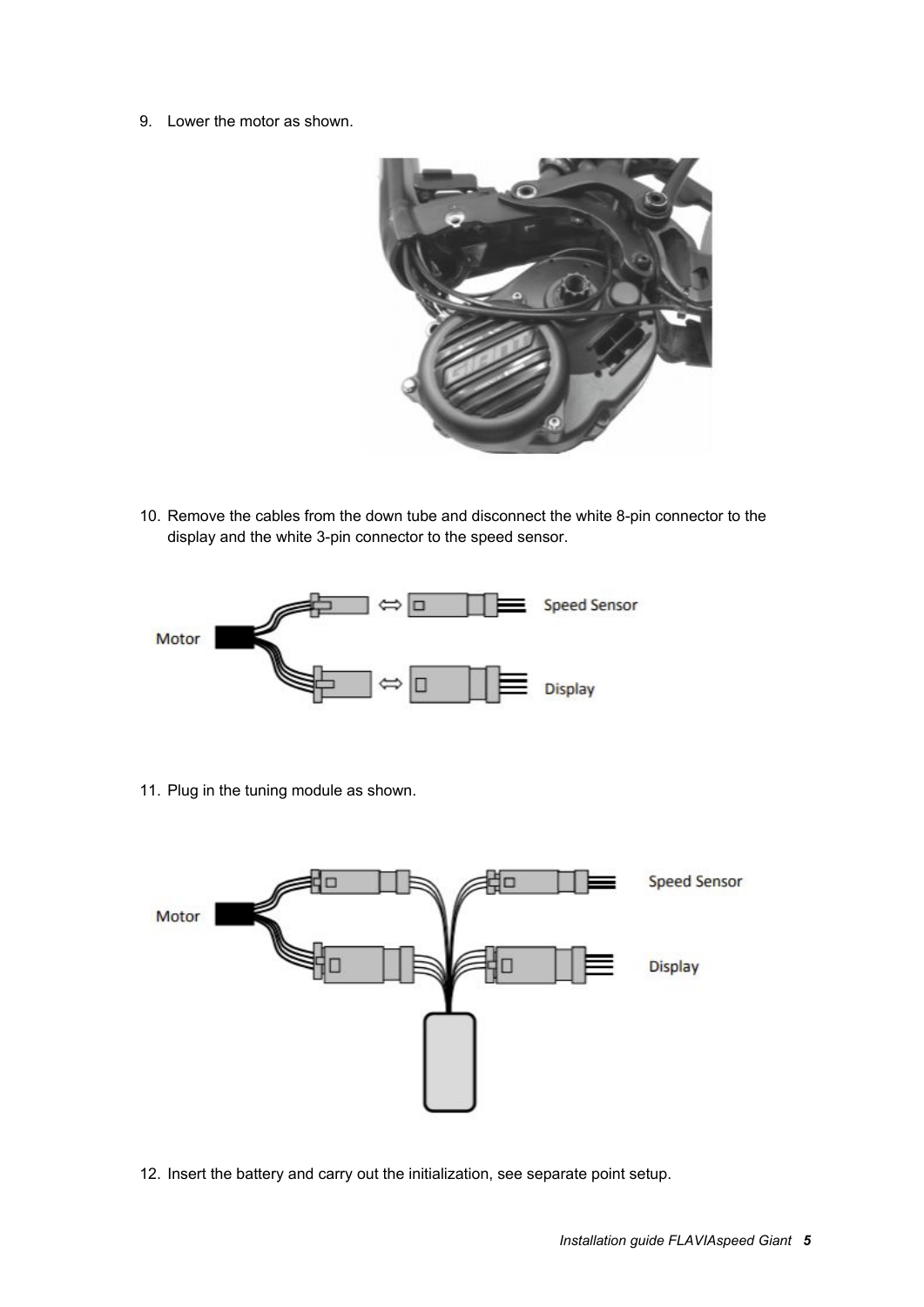- 13. If setup succeeds, remove the battery again.
- 14. Place the tuning module in the down tube and route the cable so that the motor can be fully folded up again.
- 15. Fold up the motor and reassemble the screws (6) and (7). Do not squeeze any cables. Then screw in the motor mounting screws (5) again.
- 16. Reassemble the skid plate and the side covers with the screws (2), (3) and (4).
- 17. Reassemble the battery holder with the screws (1).
- 18. Insert battery.

#### **Setup**

Before the first use of the tuning module or after conversion to another bike the setup must always be carried out first. Even in the case of malfunctions, a defined state of the module can be restored by executing the setup.



The following illustrations show the EVO display. The operation of the CHARGE is identical, but not shown here.



Turn on the eBike.



Press "arrow down" twice, afterwards "arrow up" twice and "arrow down" twice again.

$$
\blacklozenge \Leftrightarrow \blacklozenge \Leftrightarrow \blacklozenge \Leftrightarrow \blacklozenge \Leftrightarrow \blacklozenge \Leftrightarrow \blacklozenge
$$



Speed 11.1 km/ h is displayed for 10 seconds.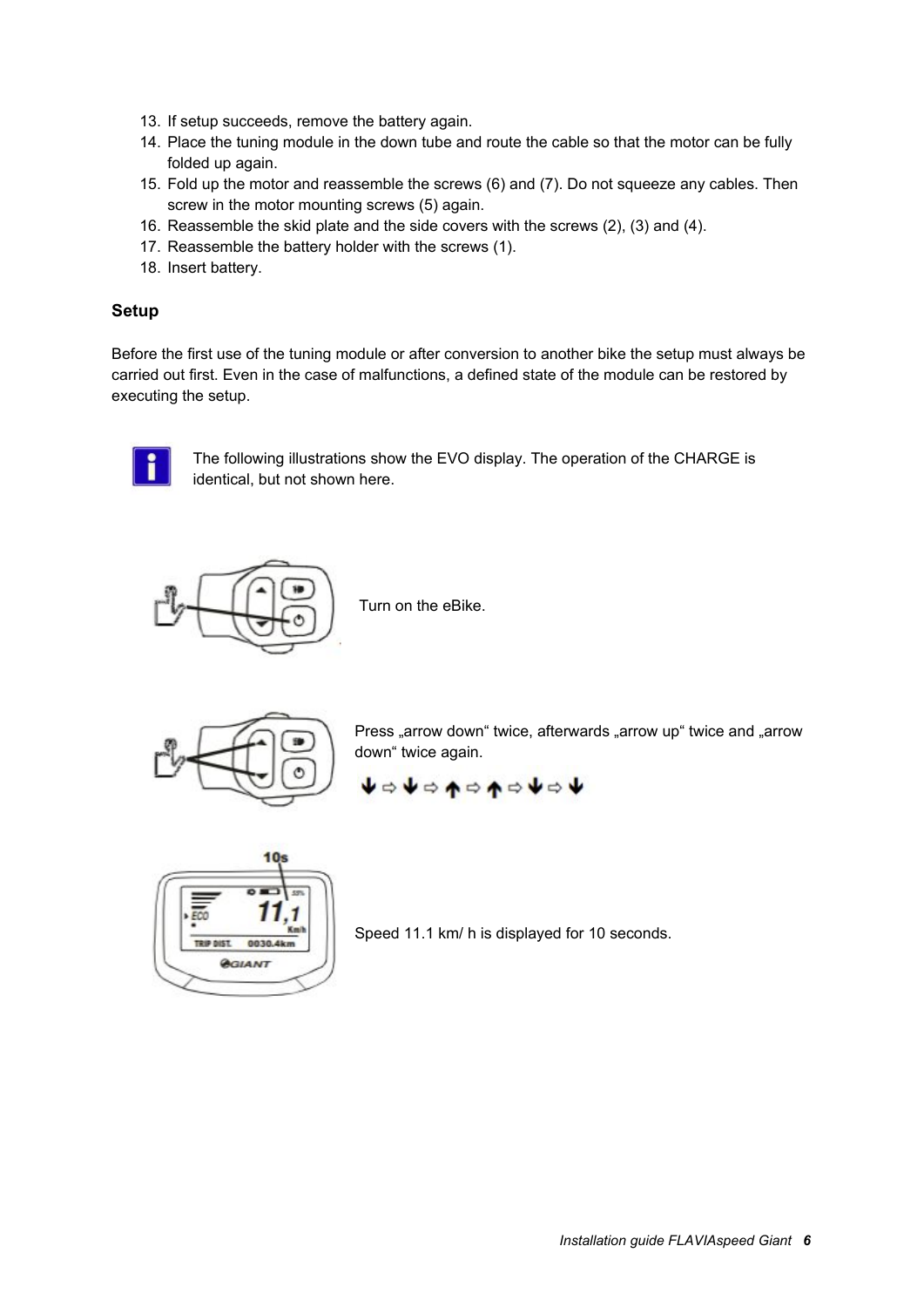

The wheel circumference stored in the drive unit is displayed for 5 seconds in centimeters. If necessary, adjust with the "arrow up" and "arrow down" buttons.



As soon as 0.0 km/ h is displayed, the setup is finished.

# **Speed Mode**

When speed mode is activated, the speed limit for the motor assistance is increased. The limit can be set from 25 to 99 km/h.

Turning off the eBike automatically turns off speed mode and must be reactivated after the bike is turned on.

### **Activation / Limit adjustment**





Press alternately "arrow down" and "arrow up" twice in quick succession.





Speed limit is displayed for 5 seconds.



If desired, use the "arrow up" and "arrow down" keys to change. Possible values: 25 to 99 km/ h. Default value: 32 km/ h.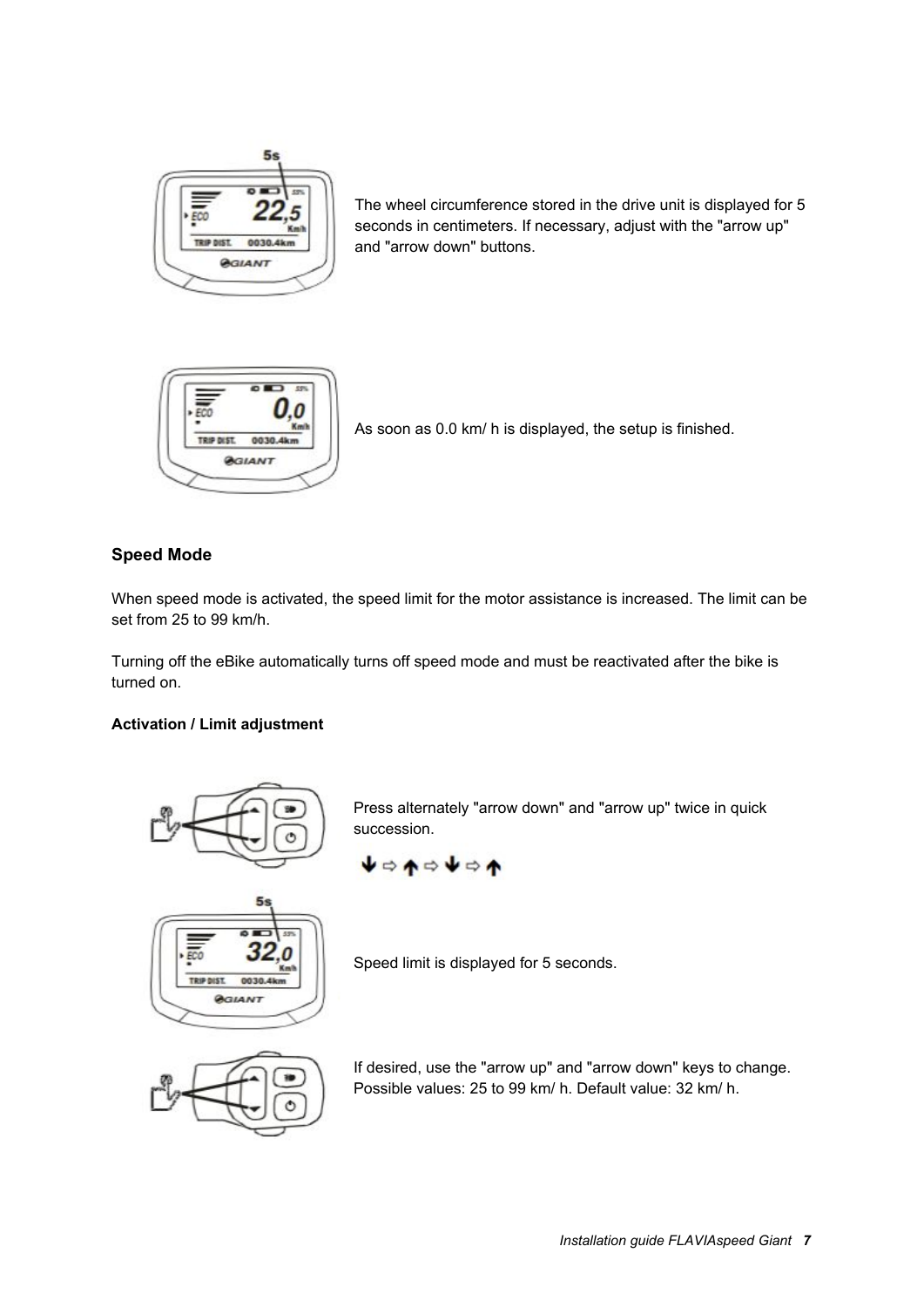

Display shows the normal driving speed again. Speed mode is active.

#### **Deactivation**



Press alternately "arrow down" and "arrow up" twice in quick succession.

$$
\blacklozenge \Leftrightarrow \blacklozenge \blacklozenge \blacklozenge \blacklozenge
$$



Display shows 25.0km/ h for 2 seconds. Speed mode is off.

#### **Dynamic Mode**

Exceeding the speed limit the motor power is reduced by default very much. A higher pedal force then results no longer in a higher speed, but in a lower motor assistance. For a more natural driving emotion in the dynamic mode the reduction is spread over a larger speed range, the so-called "wall effect" is significantly reduced and it can be driven with much more constant pedal force. The dynamic mode can only be activated when the speed mode is activated.

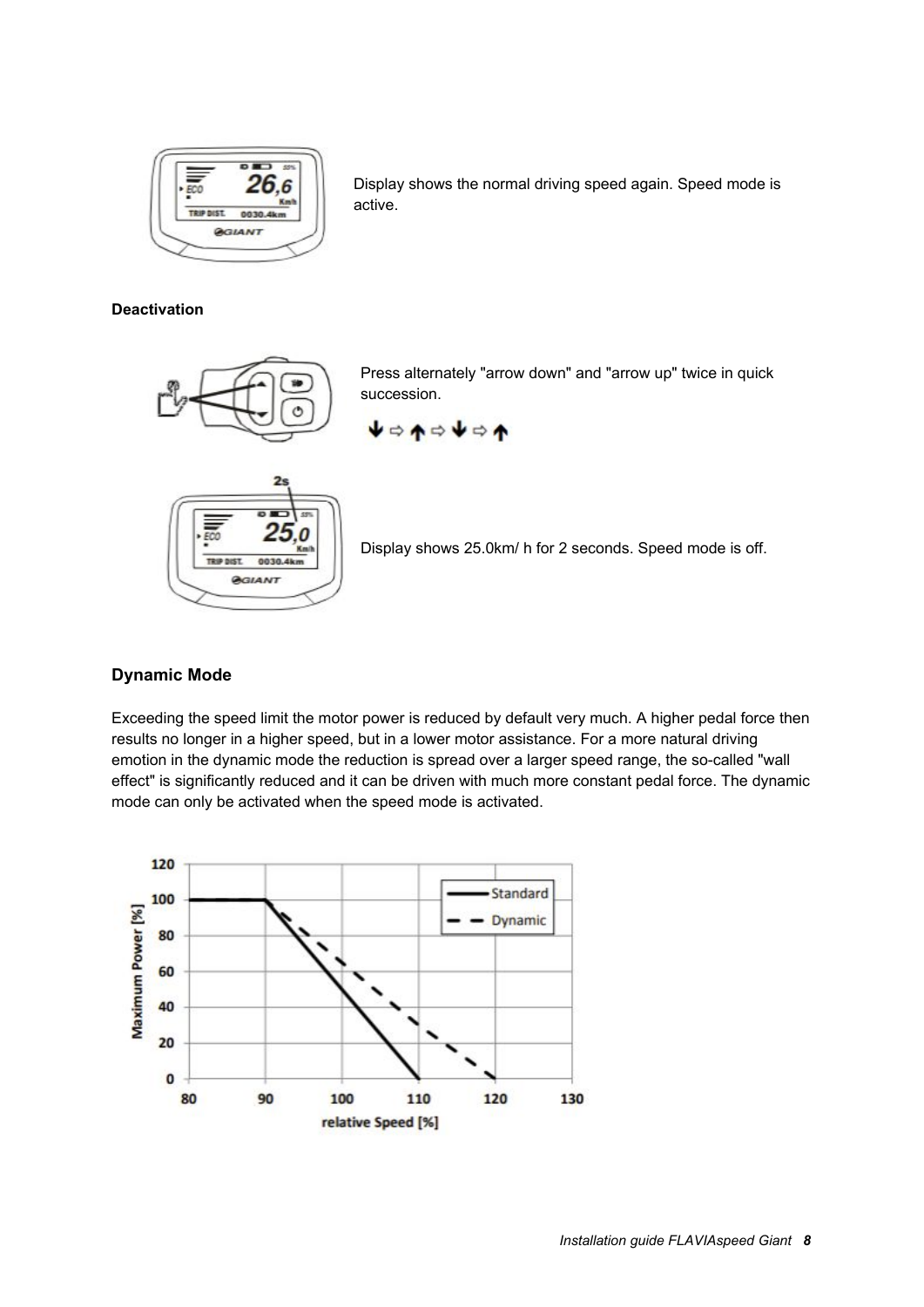

While driving (> 10km/ h), press the pushing assist button for 2 seconds.



Dynamic mode off: 50.0 km/ h is displayed for 2 seconds.



Dynamic mode on: 50.1 km/ h is displayed for 2 seconds.

## **FAQ**

#### **Is the total mileage correct even after removing the module?**

Yes. The total km measured by the drive unit are not changed by the tuning. This is ensured by a continuously working compensation function in the tuning module. However, before removing the module, the bike should remain switched on at standstill with the speed mode switched on until it shuts off by itself. This will ensure that the compensation function nas correctly adjusted tne mileage. However, any wheel circumference adjusted during the setup does not affect the mileage of the drive unit and there are deviations after removing the module.

#### **The displayed distance (Odometer, Trip) or the speed is not correct. What can I do?**

Run the setup again. As a result, the current mileage is taken over from the drive unit in the tuning module and you have the opportunity to re-adjust the wheel circumference if necessary.